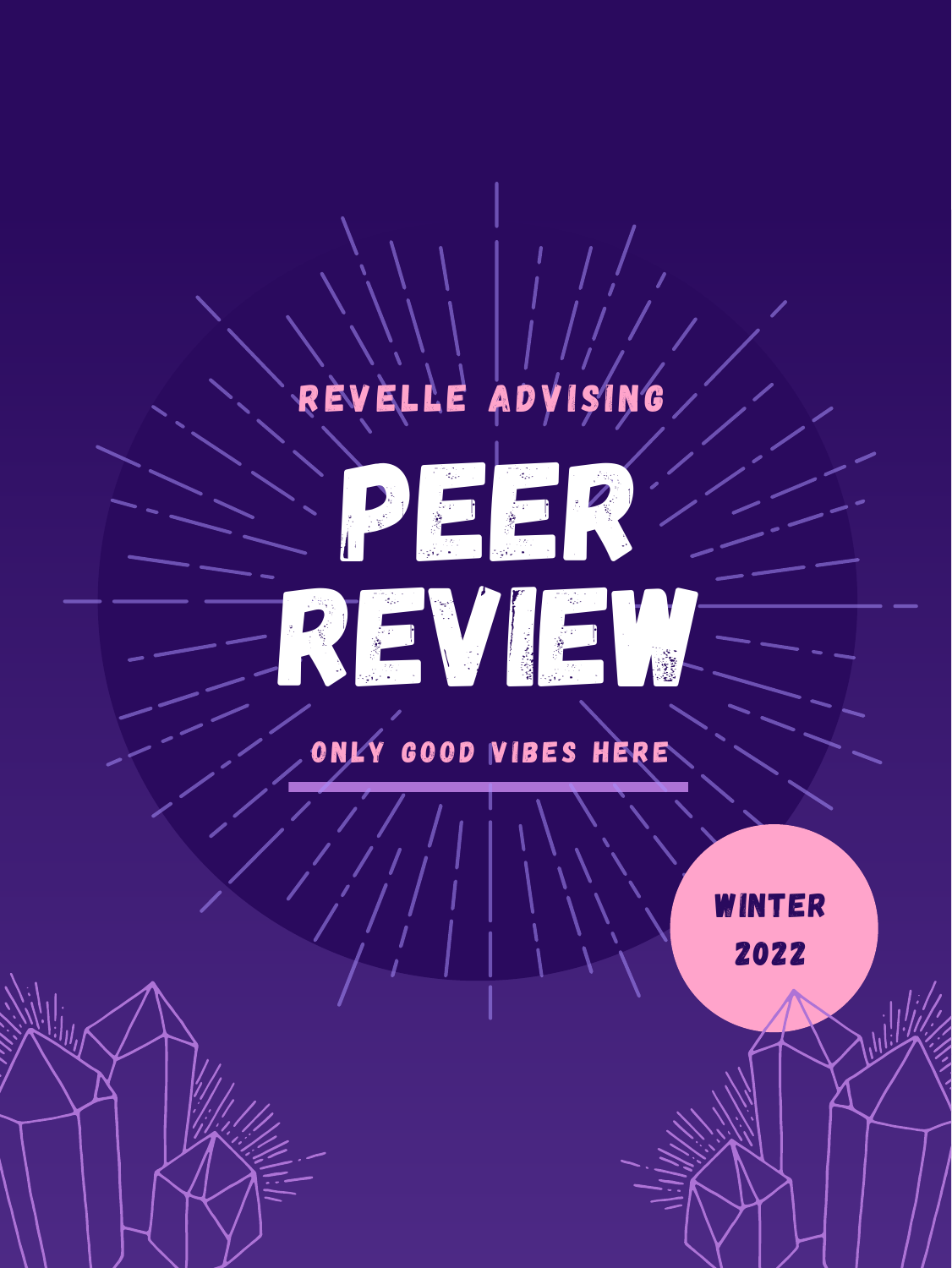#### THE PEERS DECIDED TO GO TO OLD TOWN FOR OUR PEER REVIEW THIS QUATER!

TO RING IN THE NEW YEAR WITH ~GOOD VIBES~ ONLY, THE PEERS PAID A VISIT TO A CRYSTAL SHOP. ALTHOUGH SOUTH AMERICAN IMPORT IS A SMALL SHOP, THERE WERE A VARIETY OF CRYSTALS THAT I HAVE NEVER EVEN HEARD OF BEFORE! BUT LUCKILY, WE HAD FELLOW PEER ADVISOR VIVIAN WITH US, OUR RESIDENT EXPERT ON ALL THINGS CRYSTALS. SHE TOLD US ABOUT THE DIFFERENT KINDS OF CRYSTALS AND THEIR MEANINGS. I LEFT WITH A CITRINE PENDENT. HOPEFULLY, IT BRINGS ME "PROSPERITY, JOY, AND ENERGY" THIS YEAR.

OVERALL, OLD TOWN WAS A GREAT EXPERIENCE. THERE ARE MANY ACTIVITIES AND THINGS YOU CAN DO WITH YOUR FRIENDS! ESPECIALLY WITH THE TROLLEY, STUDENTS NOW HAVE AN EASY WAY TO GET THERE!

AFTER SPENDING SOME TIME AT THE CRYSTAL SHOP AND WALKING AROUND OLD TOWN FOR A BIT, WE DECIDED TO END THE DAY BY GRABBING SOME LUNCH AT CAFE COYOTE! (IF YOU'RE LOOKING FOR A MORE AFFORDABLE MEAL, I SUGGEST LOOKING AT THE À LA CARTE SECTION ON THE MENU)





Santee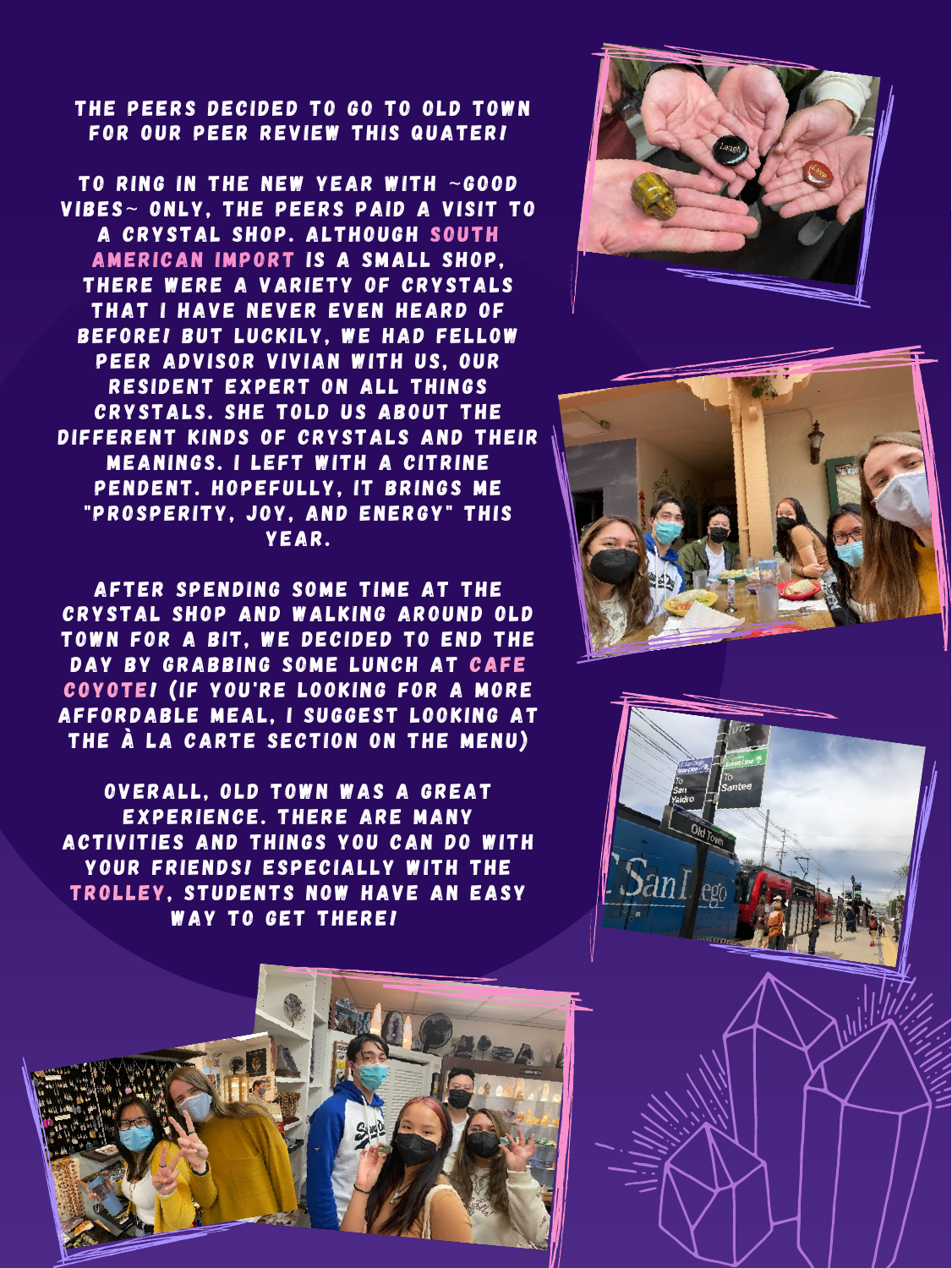#### SCHEDULE OF CLASSES AVAILABLE ON WEBREG: FRIDAY, FEBRUARY 4

#### ENROLLMENT FOR SPRING 2022 QUARTER BEGIN: SATURDAY, FEBRUARY 12

PRESIDENT'S DAY HOLIDAY:

#### MONDAY, FEBRUARY 21

#### FINALS WEEK: SATURDAY, MARCH 12- SATURDAY, MARCH 19

#### SPRING BREAK: MONDAY, MARCH 21- FRIDAY, MARCH 25

#### CESAR CHAVEZ HOLIDA FRIDAY, MARCH 25

# REVELLE UPDATES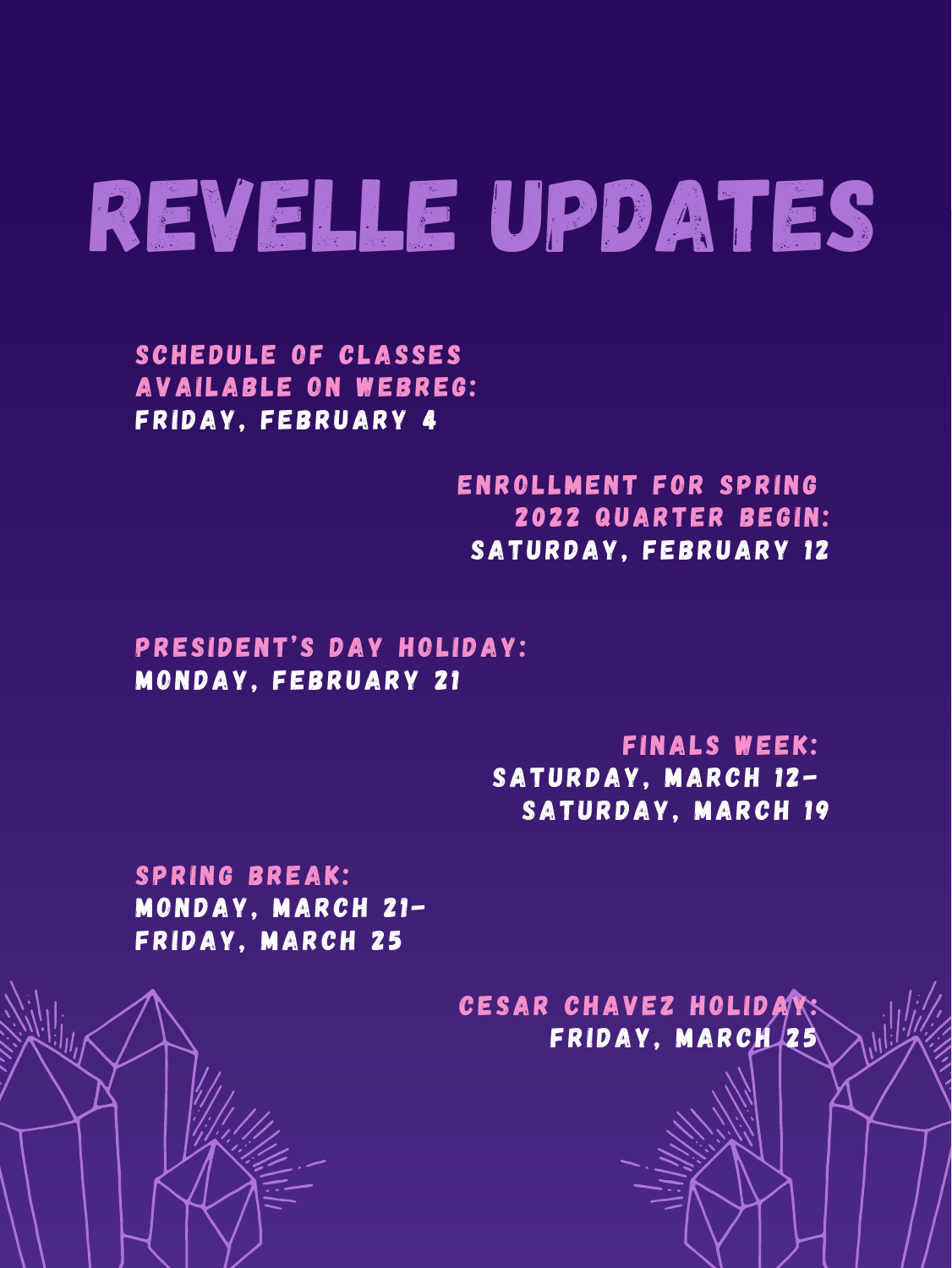DO YOU NEED HELP PLANNING YOUR SPRING QUARTER CLASS SCHEDULE OR HAVE ANY QUESTIONS REGARDING ACADEMIC POLICIES?

COME VISIT US FOR AFTER-HOURS ADVISING!

WE ARE OFFERING REMOTE ADVISING ON THE FOLLOWING DATES:

# AFter-Hours ADVISING

#### TUESDAY, FEBRUARY 15 @4-6PM

#### WEDNESDAY, FEBRUARY 16 @4-6PM

#### TUESDAY, FEBRUARY 22 @4-6PM

SEE "MEET AN ADVISOR" ON THE VAC (VAC.UCSD.EDU) FOR MORE INFORMATION!

HOPE TO SEE YOU THERE!